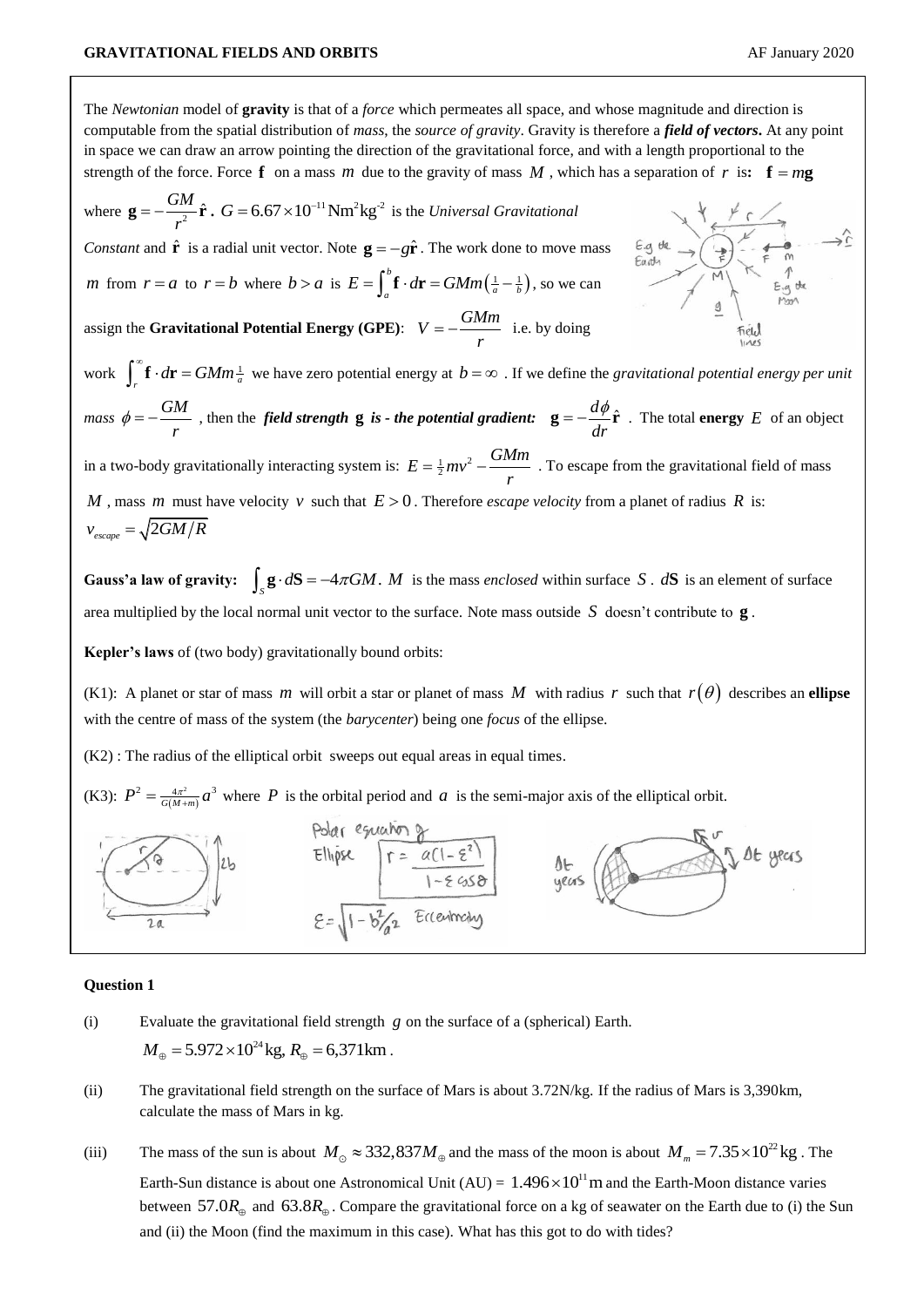- (iv) Assuming the Earth orbits the Sun in a perfect circle, calculate the orbital velocity of the Earth in km/s.
- (v) How far above the surface of the Earth (in Earth radii) is the orbit of a geostationary satellite? Calculate the energy change (in J) per unit mass (kg) for an object at rest on the Equator, to the same object executing the geostationary orbit.
- (vi) (a) Saturn has an orbital period of 29.629 years. How many AU is Saturn from the Sun? (b) Jupiter is 5.202AU from the Sun. How many years does it take to orbit? (c) Neptune is 30.246AU from the Sun, and Venus is 0.723AU from the Sun. How many Venusian years correspond to one Neptunian year?
- (vii) A star of twice the mass of the Sun orbits, in a circular fashion, a star three times the mass of the Sun at an orbital separation of four astronomical units. Calculate the orbital period of the binary system in years.
- (viii) Superman throws a bag of nuclear missiles from surface of the Earth. How fast must they be thrown it so that they escape the gravitational influence of the Earth?
- (ix) Consider a binary star system of masses  $m$  and  $M$ . They execute circular orbits of radii  $r$  and  $R$  respectively about their common centre of mass. (a) Explain why there is no torque either star, and hence why the angular speed  $\omega$  of each of the orbits is the same, and constant. (b) Show that the *total* energy of the system is  $E = -\frac{1}{2}GMm$  $R + r$  $= \frac{m}{r}$ .
- (x) Captain Marvel decides to improve upon Superman's feat and throw the missiles (perpendicular to Superman's radial throw) such that they escape the Sun's gravitational influence. Use the answer to (iv) to help you to work out how fast she must throw the missile.
- (xi) Calculate the orbital speed  $v_m$  of the Moon about the Earth, using the average Earth-Moon separation. Hence calculate the angular momentum *L* of the Moon about the Earth. Compare this to the spin angular momentum *S* of the Earth, and the orbital angular momentum *J* of the Earth about the Sun.  $L = M_m r_{\oplus m} v_m$ ,  $L = M_{\oplus} r_{\oplus \odot} v_{\oplus}$ ,  $S = \frac{2}{5} M_{\oplus} R_{\oplus}^2 \omega$  where  $\omega$  is the angular rotation speed of the Earth. Assume the rotation period is exactly 24.0

hours.

**Question 2** Taking the Earth-Moon distance to be  $60R_{\oplus}$ , show that the moon 'falls' about  $\delta \approx d^2/120R_{\oplus} = 1.3$ mm towards the Earth every second, where d is one second of moon orbit. Using  $\delta \approx \frac{1}{2} g_m t^2$ , show that the ratio  $g_m/g$  is consistent with the inverse-square variation of Newton's law of Universal Gravitation. *g* is the gravitational field strength on the surface of the Earth.

**Question 3** The planet *Cybertron*, home to the sentient Transformer robots, is a spherical planet made entirely of titanium (density  $4.51$ g/cm<sup>3</sup>) and with a radius of  $1.5R_{\oplus}$ . Inter-continental travel is efficiently achieved via a series of vacuum shafts drilled through the planet that connect one place on the surface to the diametric opposite, through the centre of Cybertron. *Optimus Prime* steps into one such shaft from rest. How long does it take him to reach the surface at the other end? The evil *Decepticons* decide that they have had enough of the do-good *Autobots*, and build an even bigger Cybertron nearby. It is also made from titanium, but the radius is now 2.0*R* . If *Megatron* attempts an equivalent journey to Optimus Prime (but on 'Cybertron II'), how long would this take?

**Question 4** A *Black Hole* is perhaps the most extreme and exotic object in the Universe. Although its existence and properties are predicted by the *General Theory of Relativity,* we can gain some insight by defining it to be a spherical mass of radius R, density  $\rho$  and mass M such that the escape velocity is equal to the speed of light  $c = 2.998 \times 10^8 \text{ ms}^{-1}$ .

- (i) Show that  $R < \frac{2GM}{a^2}$ *c*  $\leq \frac{2GM}{r^2}$ . (This is called the *Schwarzschild* radius). What is this R for our Sun?
- (ii) If the maximum density of a Black hole is that of a proton (mass  $m_p = 1.67 \times 10^{-27}$  kg, radius

 $r_p = 0.855 \times 10^{-15}$  m), determine the minimum mass (in solar masses) of a Black Hole.

(iii) It is thought that most galaxies (including our own, the Milky Way) have a *Super-massive* Black Hole at their centre. The recent (2017) image of M87*\** at the centre of the *Messier 87* galaxy has a mass of about 5.5 billion solar masses. Calculate the minimum density of M87\*, and maximum radius (in AU). Comment on your answer!